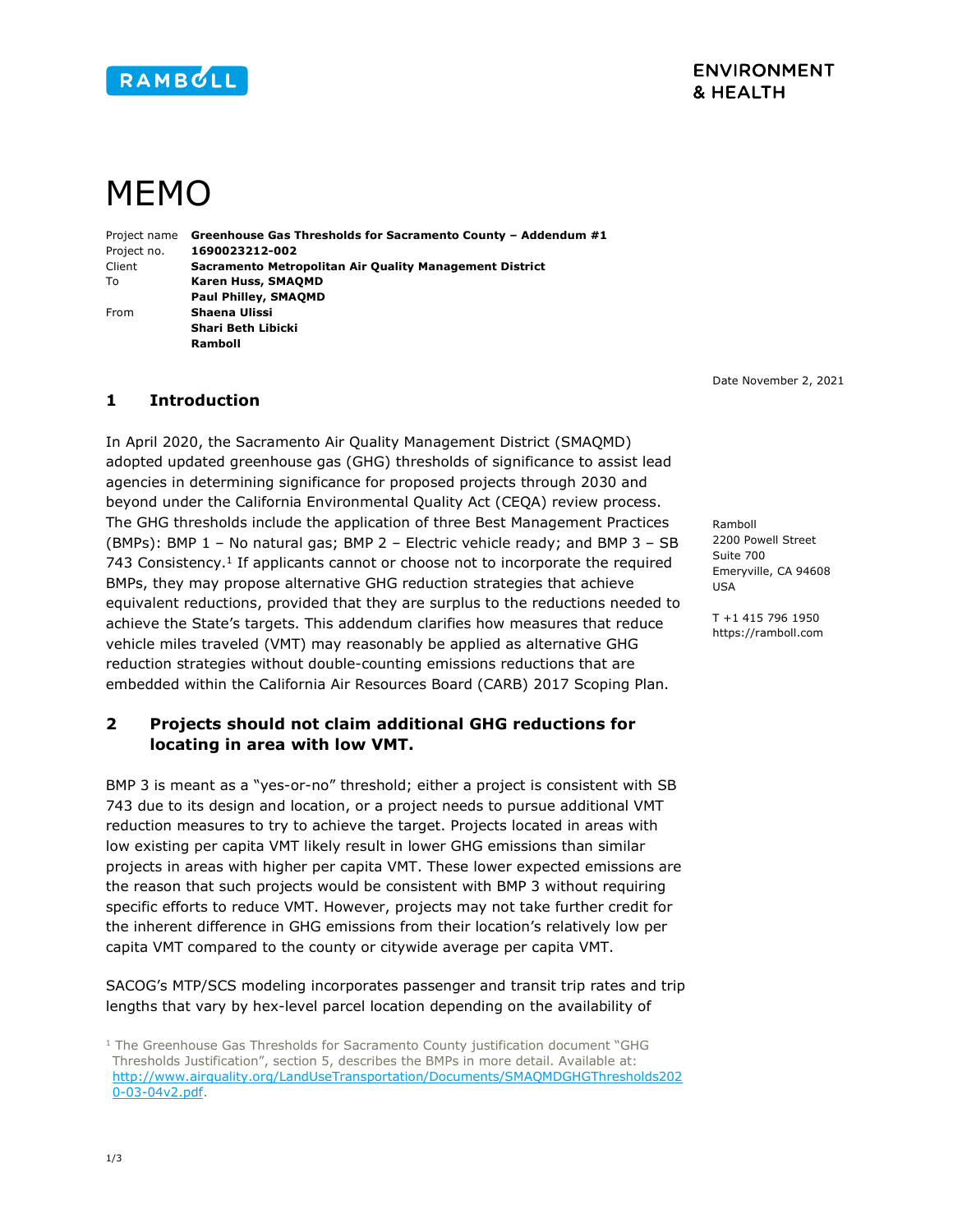

nearby amenities, job centers, transit access, and other embedded assumptions that represent existing and future transportation patterns.<sup>2</sup> To meet the MTP/SCS target and be on track to meet the Scoping Plan goals requires a decrease in VMT per capita from both new and existing developments and does not allow for backsliding where VMT increases at existing locations. The 2035 MTP/SCS goal is that total (existing plus new development) VMT per capita is reduced by approximately 15 percent below 2005 conditions; while the CARB SB 743-aligned goal shows that total VMT per capita would be reduced by approximately 15 percent below existing 2015-2018 conditions by 2030. These projections are described further in the GHG Threshold Justification. To satisfy either target, new developments in locations with low existing VMT per capita may not take credit for the gap between their relatively low VMT and the regional VMT targets. These projects already gain the benefit of consistency with BMP 3 without the need for additional mitigation. As described below, projects that are inherently low-VMT can still take credit for additional measures that further reduce VMT.

### 3 Projects can quantify additional GHG reductions for measures that further reduce VMT or transportation-related GHG emissions.

If a project implements measures that are not required by the regulations and projections included in the 2017 Scoping Plan and these measures reduce transportation-related GHG emissions, the GHG reductions may be quantified and used as alternative mitigation for the non-VMT related BMPs.

For example, take a new project set in a location with low VMT per capita. As described above, it would not be appropriate for this project to take credit for GHG emissions reductions associated with simply being located in this area compared to the regional average, because the VMT projections and modeling to be consistent with the Scoping Plan and SACOG's MTP/SCS already assume that any projects at this location have relatively low VMT per capita with no additional burden on the project compared to a similar project in a location with higher VMT per capita. However, if this project provides its residents or employees with transit passes, unbundles parking, increases bus service, or includes other strategies that decrease passenger vehicle use beyond requirements, the reduction in GHG emissions due to further reduced VMT can be quantified.<sup>3</sup> Similarly, if the project provides electric vehicle charging stations on-site or off-site fully installed beyond code requirements, the reduction in GHG emissions due to vehicle electrification can be quantified. The resulting emissions reductions may be used to offset or partially offset emissions for another BMP. For example, these reductions can be used to partially offset the emissions from natural gas for cooking, if the project declines to fully adopt BMP 1.

#### 4 If projects use alternative measures to BMPs, they should still demonstrate consistency with long-term targets.

As described above and in the GHG Thresholds Justification, projects have many options for proposing alternative GHG reduction measures to fulfill the goals of the BMPs to meet the State's 2030 GHG

<sup>2</sup> SACOG Residential VMT updated May 26, 2021 to include outside-the-region VMT by SACOG residents. Available at: http://sb743-sacog.opendata.arcgis.com/.

<sup>&</sup>lt;sup>3</sup> Quantification methodology may be based on Project-specific information; or the 2010 CAPCOA Mitigation Manual, available at: http://www.capcoa.org/wp-content/uploads/downloads/2010/09/CAPCOA-Quantification-Report-9-14- Final.pdf; or the updated manual, "Handbook for Analyzing GHG Emission Reductions, Assessing Climate Vulnerabilities, and Advancing Health and Equity", August 2021 discussion draft available at: http://www.airquality.org/businesses/ceqa-land-use-planning/ghg-handbook-caleemod.